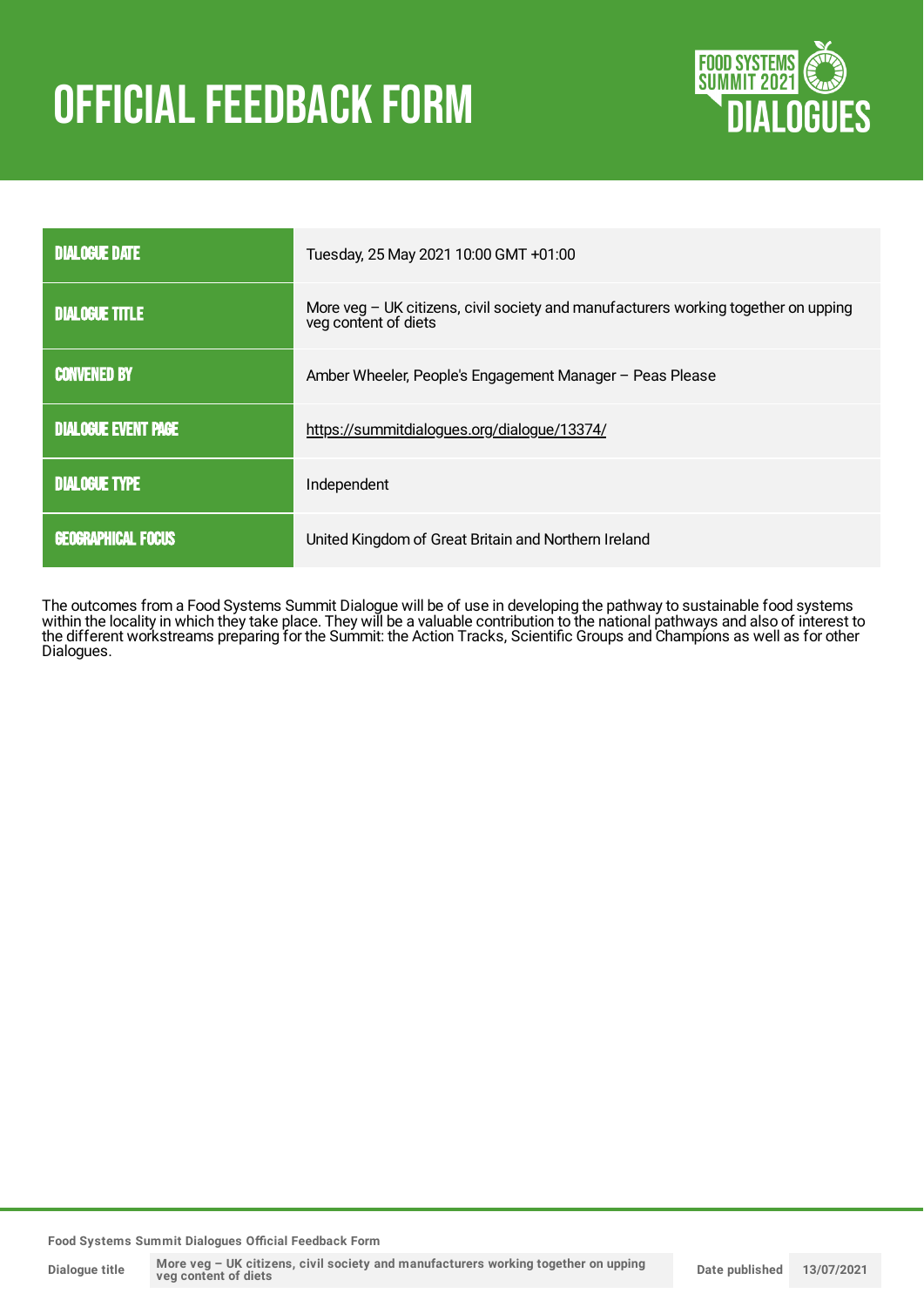## 1.PARTICIPATION



### NUMBER OF PARTICIPANTS FROM EACH STAKEHOLDER GROUP

|              | Small/medium enterprise/artisan             |               | Workers and trade union                     |
|--------------|---------------------------------------------|---------------|---------------------------------------------|
| $\mathbf{1}$ | Large national business                     |               | Member of Parliament                        |
| 4            | Multi-national corporation                  |               | Local authority                             |
|              | Small-scale farmer                          | $\mathcal{P}$ | Government and national institution         |
|              | Medium-scale farmer                         |               | Regional economic community                 |
|              | Large-scale farmer                          |               | <b>United Nations</b>                       |
|              | Local Non-Governmental Organization         |               | International financial institution         |
|              | International Non-Governmental Organization |               | Private Foundation / Partnership / Alliance |
| $\mathbf{0}$ | Indigenous People                           | 14            | Consumer group                              |
|              | Science and academia                        |               | Other                                       |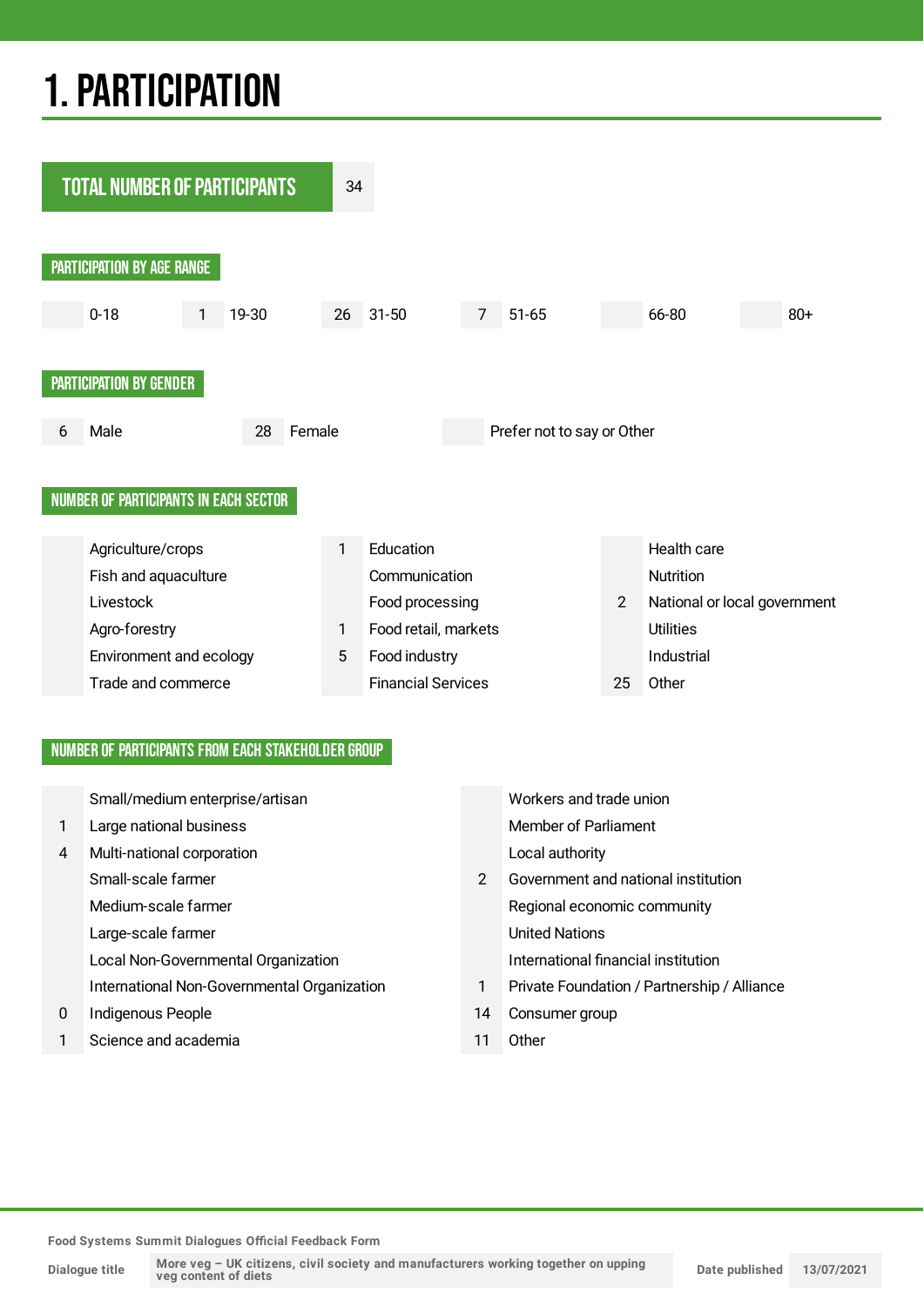## 2. PRINCIPLES OF ENGAGEMENT

HOW DID YOU ORGANIZE THE DIALOGUE SO THAT THE PRINCIPLES WERE INCORPORATED, REINFORCED AND ENHANCED?

Peas Please is a collaborative initiative that brings together multiple stakeholders across the food system to drive up veg consumption. It already works along the lines of the summit principles of engagement to act with urgency, to respect people and environment, recognise complexity, work with multiple stakeholders, complement the work of others and build trust between stakeholders and in doing the dialogue we committed to the summit. In this dialogue Peas Please convened a discussion between multiple stakeholders – citizens, food manufacturers, retail, government, researchers and civil society organisations – to explore current opportunities and barriers for food manufacturing to deliver increased veg consumption. The dialogue sat within existing work to improve the food system and got manufacturers and citizens and civil society groups exploring what thad been done so far and what more was possible. We designed the principles into the dialogue in that the participants were briefed where possible in advance and the principles of the engagement were explained. On the day of the dialogue the chair also made note of the principles and the facilitators of the break out rooms were trained in the principles. The findings were shared with all subsequently.

### HOW DID YOUR DIALOGUE REFLECT SPECIFIC ASPECTS OF THE PRINCIPLES?

The manufacturers involved in the Dialogue had committed, through working with Peas Please for a few years, to driving up the amount of veg either in their products or recommendations in their on pack recipes and social media. However Peas Please and the Dialogue recognised that a lot more needs to be done to get the UK nation eat 5-a-day and it was in this spirit of urgency that the discussion was held. Because the issues are complex this dialogue focussed on one specific area ie manufacturing in the hope that this focus would tease out some of the issues and help to make progress. Multiple stakeholders were involved, particularly citizens who had looked carefully at what the manufacturers had committed to do and then discussed what more could be done. Manufacturers and citizens were all briefed before hand so that the Dialogue would be as rigorous and inclusive as possible. There were four break out rooms with different manufacturers talking to civil society and citizens, this enabled a good discussion. Each breakout room was chaired by a member of Peas Please who aimed to keep the discussion positive and focused to build trust between stakeholders.

DO YOU HAVE ADVICE FOR OTHER DIALOGUE CONVENORS ABOUT APPRECIATINGTHE PRINCIPLES OF ENGAGEMENT?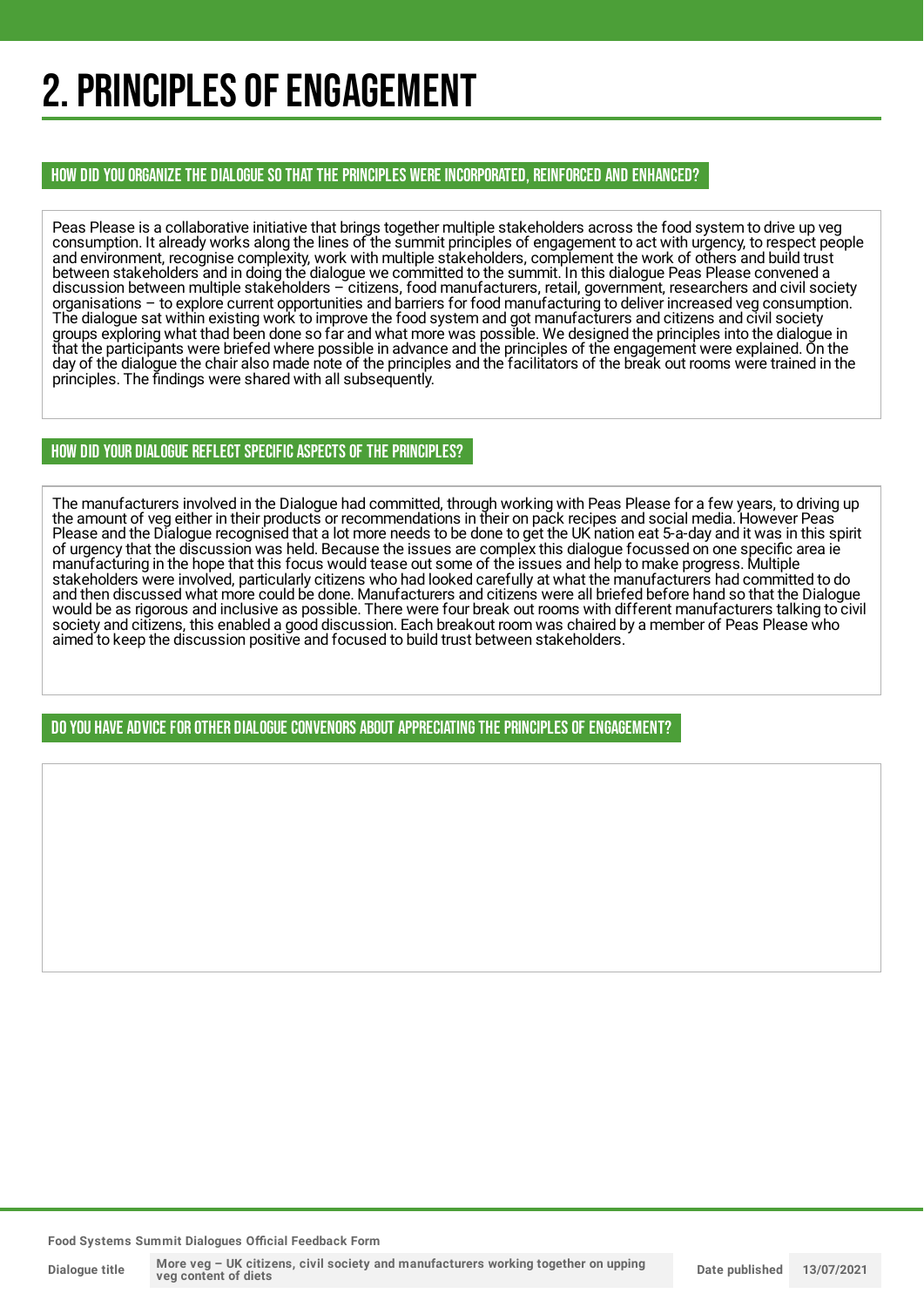## 3. METHOD

The outcomes of a Dialogue are influenced by the method that is used.

DID YOU USE THE SAME METHOD AS RECOMMENDED BY THE CONVENORS REFERENCE MANUAL?

✓ **Yes No**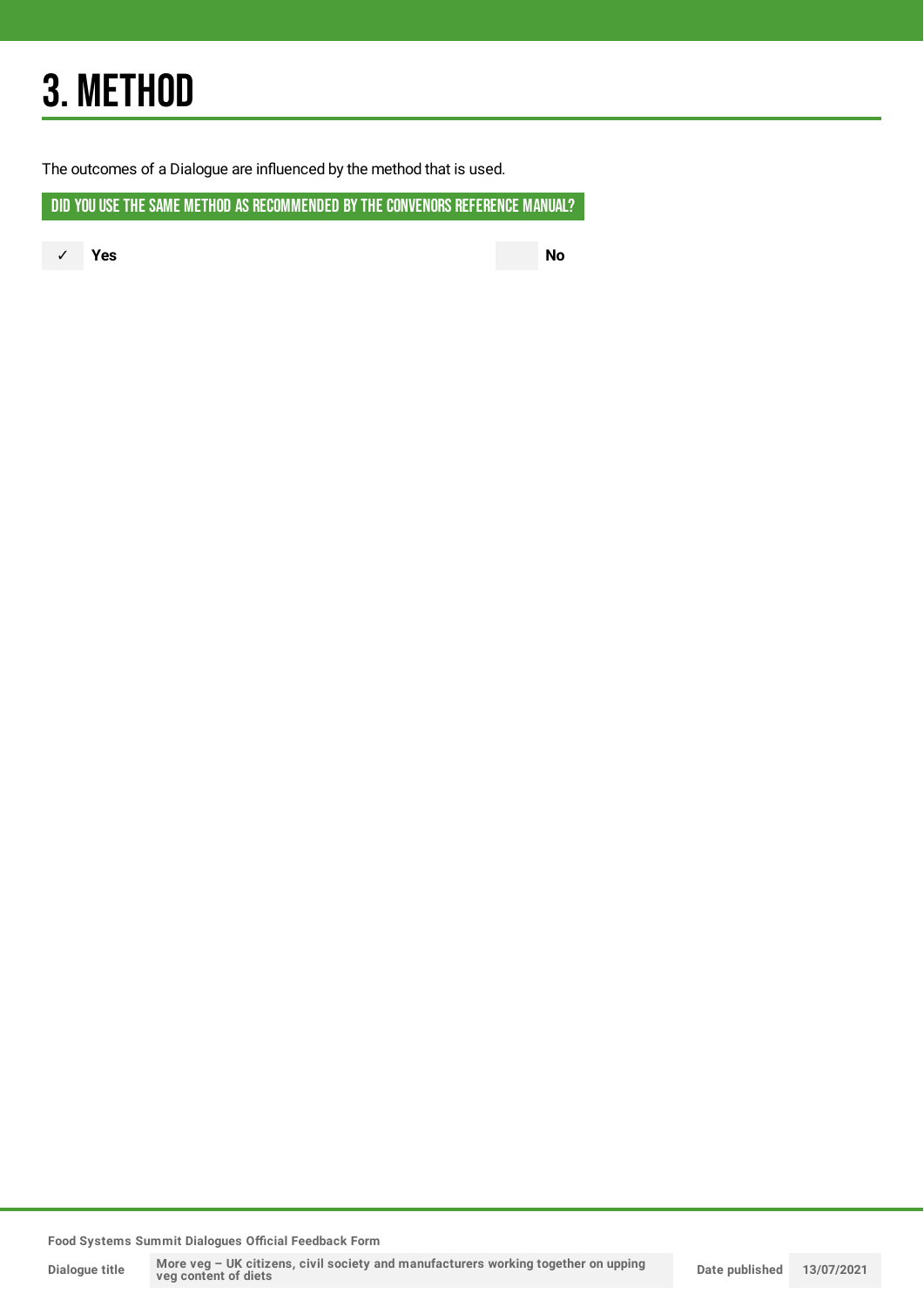## 4. DIALOGUE FOCUS & OUTCOMES

## MAJOR FOCUS

This Independent Dialogue had a specific focus on one area of the food system – making manufactured foods more veg filled. It brought together citizens, representatives from food manufacturers, government, researchers, retail and civil society, to explore current opportunities and barriers for food manufacturing to increase veg consumption.

#### ACTION TRACKS

| Action Track 1: Ensure access to safe and<br>nutritious food for all      | Finance                      | Policy                     |
|---------------------------------------------------------------------------|------------------------------|----------------------------|
| Action Track 2: Shift to sustainable<br>consumption patterns              | Innovation                   | Data & Evidence            |
| Action Track 3: Boost nature-positive<br>production                       | Human rights                 | Governance                 |
| Action Track 4: Advance equitable livelihoods                             | Women & Youth<br>Empowerment | Trade-offs                 |
| Action Track 5: Build resilience to<br>vulnerabilities, shocks and stress |                              | Environment<br>and Climate |

**KEYWORDS**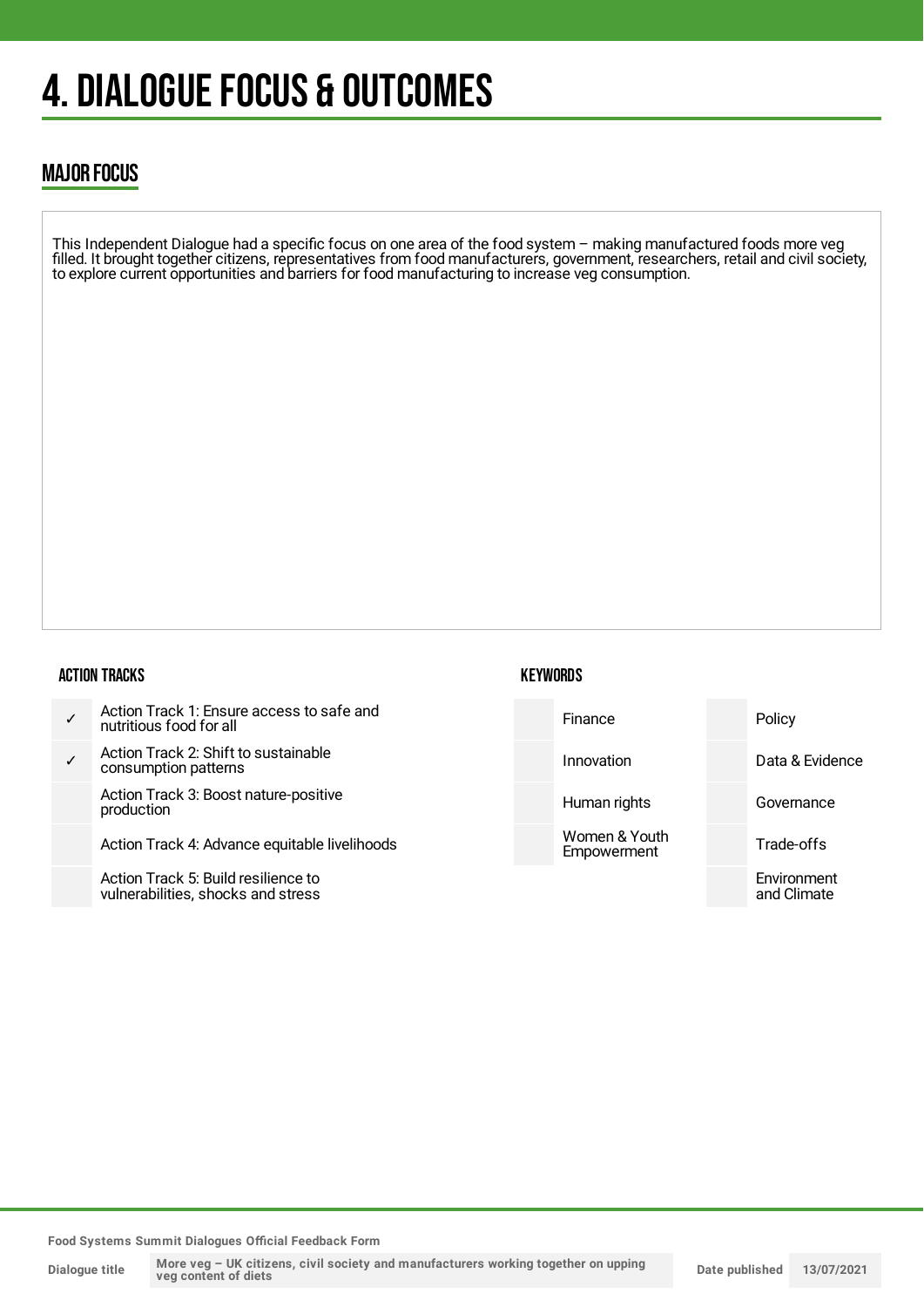### MAIN FINDINGS

What's going well?

• Many commitments to up veg sales have been achieved – and manufacturers are already looking to do better. Achievements includes:

o Eatwell guide and fruit and veg consumption targets being used to inform development of products

o Millions more portions of veg sold

o Promotion of veg on websites good and good visibility of veg online

o Transformations across social media channels with the inclusion of veg and bright colours. A positive amount of veg and conversation on national veg week

o More recipes on packs including veg

o Recipe recommendations on pack and online being driven by 2 portions of veg

o One manufacturer working with schools

o Promotion of mealtimes by manufacturers

o Increased % of veg in a number of ready meal ranges

o One manufacturer sourcing 100% of one of their veg lines from the UK

However there was agreement that:

• We need to do more to increase consumption the of veg and there is a willingness to trial new ideas

Opportunities discussed were:

• Customers are looking for a solution – though they don't necessarily know what it looks like. In a competitive market, the one who comes up with the solution at a competitive price gets the business

• Schools are customers too – all school food standards should include 2 portions of veg and these standards should be monitored for compliance. This could be an opportunity, with suppliers, to drive up demand in schools. If suppliers could demonstrate how their offering meets the regulations, they could increase the likelihood of getting business at the same time as contributing healthy products. Manufacturers and catering suppliers can engage with children in schools to help drive up demand, e.g. activities, gardening, veg growing, taste testing of healthy products, competitions to design a new product which have to be healthy, sustainable and work commercially

• More pre-prepared meals in catering due to reducing chefs in kitchens – this could be a challenge or an opportunity. There is an opportunity for more healthy manufactured products to be designed and made for food service

• There are some great marketing campaigns to increase veg consumption which could be pushed more and also links made to Veg Power. Lot going on in this space but always room for improvement. Push the message about seasonality and UK produce. The discussion identified an enormous amount of work being done by Manufacturers, that wasn't always visible. There could be an opportunity for suppliers and manufacturers to shout a bit louder what they are doing on veg

• Heathy start vouchers have gone up in value for food that is fresh, frozen or tin vegetables for families in low income. This is a good opportunity for Manufacturers to work with supermarkets to promote their fresh or frozen veg

• More recipes including veg as the star: e.g. a recipe attached to frozen mix veg package range

• Look to the Netherlands – Healthy Generation Initiative. Looks at people born today with the ambition that when they are 18 years old they are eating enough vegetables

• Veg snacking – opportunity to not just focus on mealtimes but expand veg ranges into snacking – think about all the in between moments

• Make veg more inspiring, interesting, appealing – bring in seasoning, sauces and other products that complement different types of veg

• More World cuisine Veg dishes - people are enjoying a greater diversity of food e.g. Japanese, Vietnamese etc. Create a range of ready meals, recipes, vegetable mixes that would help put veg at the heart of different cuisines

• Sustainable farming of veg – some manufacturers showing gold standards for sustainable farming of their produce. Celebrate this good practice and inspire others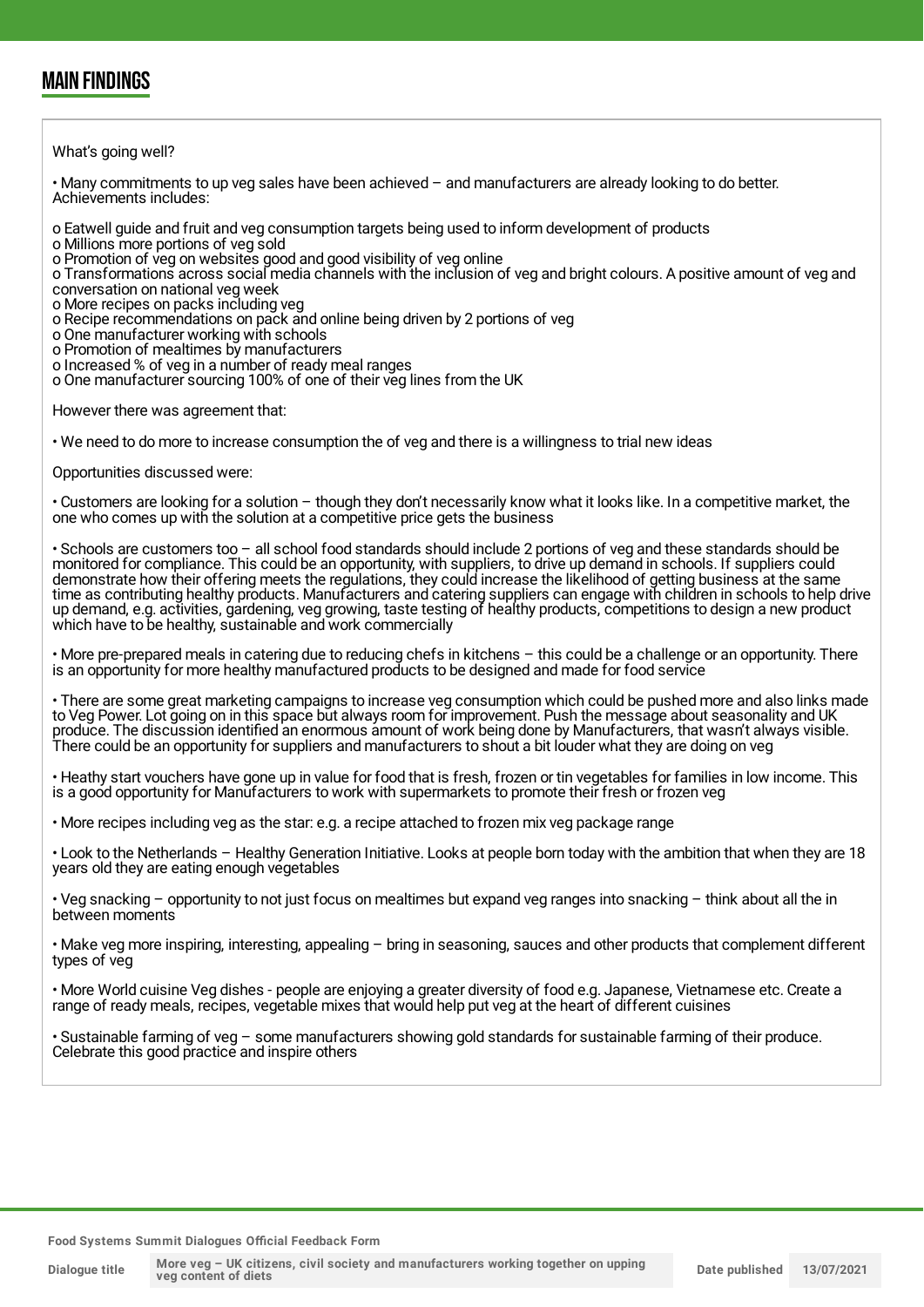### ACTION TRACKS

### **KEYWORDS**

| Action Track 1: Ensure access to safe and<br>nutritious food for all          | Finance      | Policy                     |
|-------------------------------------------------------------------------------|--------------|----------------------------|
| Action Track 2: Shift to sustainable<br>consumption patterns                  | Innovation   | Data & Evidence            |
| Action Track 3: Boost nature-positive<br>production                           | Human rights | Governance                 |
| Women & Youth<br>Action Track 4: Advance equitable livelihoods<br>Empowerment |              | Trade-offs                 |
| Action Track 5: Build resilience to<br>vulnerabilities, shocks and stress     |              | Environment<br>and Climate |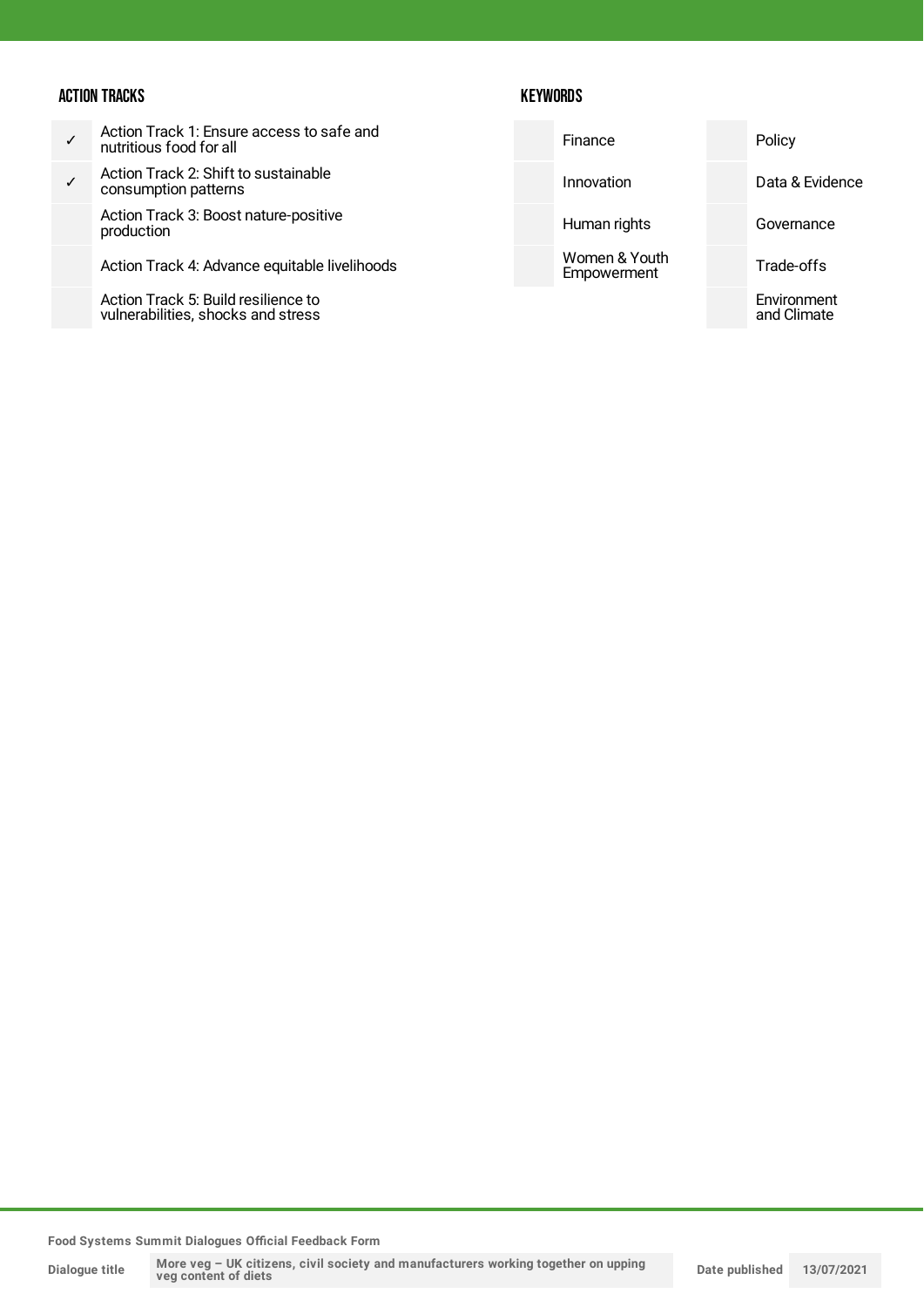## OUTCOMESFOR EACH DISCUSSION TOPIC

Specific citizen suggestions to manufacturers:

1. More veg and more meat free products – some manufacturers are moving into meat free product lines so visions for increasing veg sit beside increasing consumption of meat free. These two visions should go hand in hand – increasing veg consumption shouldn't lose out to the expansion of meat free plant-based products

2. Veg based ready meals not to include unsustainably produced products e.g. unsustainably sourced soya and palm oil 3. Veg content in some products good but reduce sugar content – need to look at the big picture and nutritional guidance in the round  $-$  not just increasing veg

4. Make more recipes to have veg as star of the meal – many recipe suggestions are still meat based and more could be done to suggest veg

5. Amount of veg in recipes should be less prescriptive – instead of specific grammes say whole or half a vegetable e.g. 1 carrot, 1 courgette rather than grammes. Agreement from manufacturers but an acknowledgement that tech issues mean grammes simpler to put in recipe than whole veg amounts

6. Website recipes could include tray bakes/batch cooking which uses veg. This might encourage caterers/development chefs from wholesalers; supply chain; public services. They could be taught how to use the products and how to add more veg

7. Versatile recipe suggestions – veg recipe suggestions and narratives should cater for range of diets - flexitarian, meateater, vegetarian and vegan. e.g. chicken is prevalent as an ingredient. This could be made more flexible with other suggestions such as veg/coconut milk/tofu

8. More clarity in recipe suggestions on how many people and how many portions of veg are included 9. Recipe suggestions on jar/online – jar limited by space and competing demands, often the recipes are replaced by competitions etc. Websites not necessarily a go to but good for more information. In store placement of veg near products

suggested but this is retailer dependent not manufacturer 10. Serving size images should reflect portions of veg. Limited amount of on pack space for Information/ pictures of serving sizes so manufacturers aware this means websites needs to be very clear and correct as people are being directed there 11. Make visuals more consistent of what the plate/dish would look like help Images of meals sometimes not mirrored in the recipe. Could the image show a smaller portion of meat with 2 portions of veg? This could make the dish more

accessible/more in line with sustainable diets. Manufacturers keen that the recipe images reflect the actual recipe and will check their images for distortion and check they are in line with their healthy diet principles

12. Add in a 'veg hint/suggestion' to recipes to help show how easy it could be to use and add veg

13. Add a prompt on provenance – include a hint to ask people to stretch to what their budget allows for more UK or sustainably produced meals

14. More positive veg comms – demo videos, Blog articles and thought leadership for the industries

15. More veg dishes/recipes from around the world – There's an appetite for the development of new ready meals. Manufacturers could do more by looking at the new opportunities offered by new trends that happen to be healthier and include more veg e.g. Vietnamese food

16. More products with more veg for convenience stores – can only stock a small/limited range of products. In order to reach these customers it is important that more veg is in more products. Can manufacturers add more veg to main ranges rather than a limited few?

17. Convenience stores would benefit from more meal kit ranges with more veg and is there an opportunity for convenience stores to link with local caterers?

18. More veg competitions/ challenges – competitions for customers to showcase veg, linking in with talking about the recipes on the website

19.More celebrating of mealtimes – more of this recommended as people tend to eat more veg of they're sitting around a table

20. Sharing good practice on manufacturer own canteen veg – some positive impacts on veg sales seen in some manufacturers canteens that could be built on

#### ACTION TRACKS

#### ✓ Action Track 1: Ensure access to safe and nutritious food for all ✓ Action Track 2: Shift to sustainable consumption patterns Action Track 3: Boost nature-positive production Action Track 4: Advance equitable livelihoods Action Track 5: Build resilience to vulnerabilities, shocks and stress Finance Policy Innovation **Data & Evidence** Human rights **Governance** Women & Youth **Empowerment** Trade-offs **Environment** and Climate

**KEYWORDS**